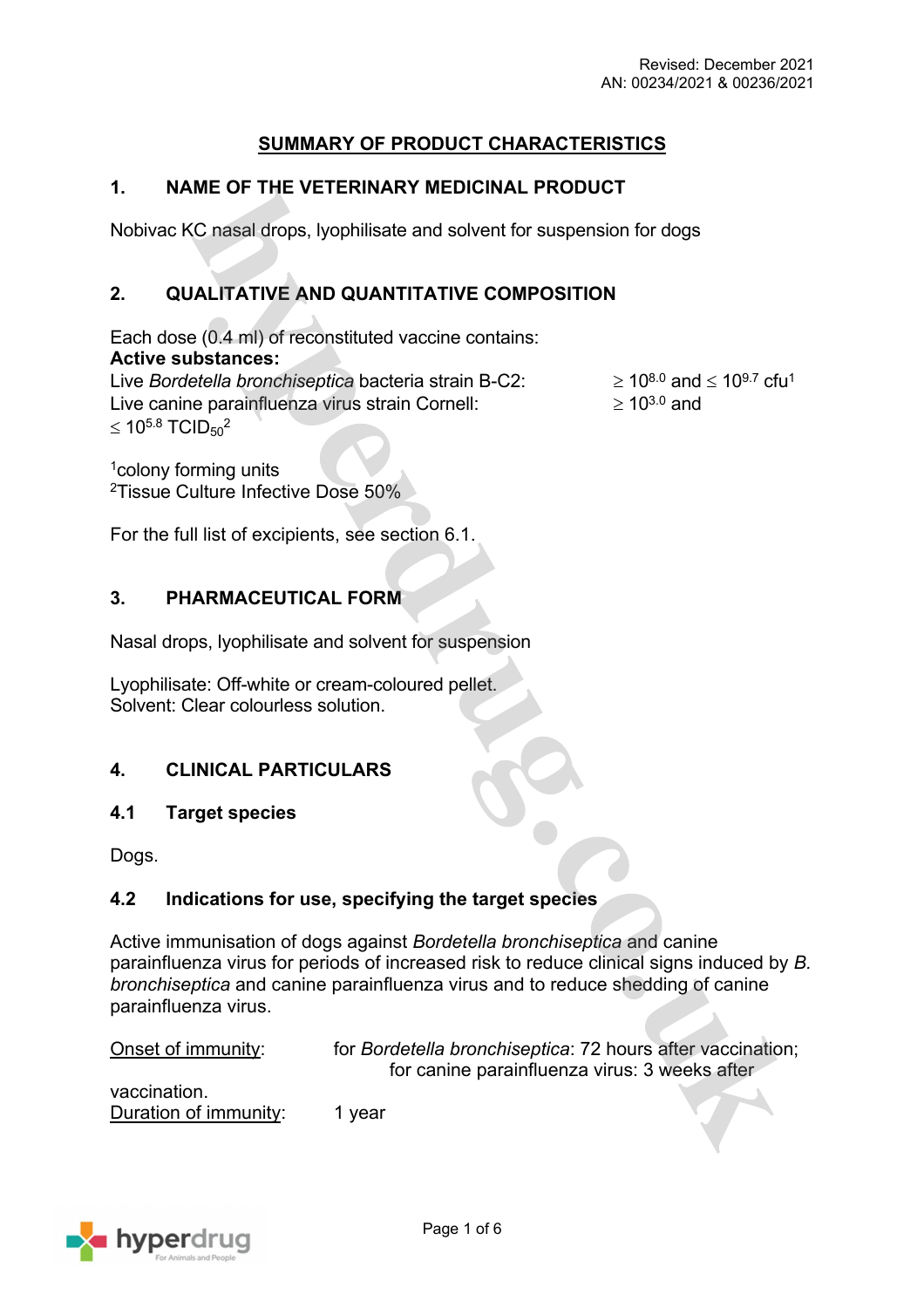### **4.3 Contraindications**

None.

## **4.4 Special warnings for each target species**

Vaccinate healthy animals only.

#### **4.5 Special precautions for use**

#### Special precautions for use in animals

Vaccinated animals can spread the *Bordetella bronchiseptica* vaccine strain for six weeks and the canine parainfluenza vaccine strain for a few days after vaccination. Immunosuppressive medication may impair the development of active immunity and may increase the chance of adverse effects caused by the live vaccine strains. Cats, pigs and unvaccinated dogs may react to the vaccine strains with mild and transient respiratory signs. Other animals, like rabbits and small rodents have not been tested.

Special precautions to be taken by the person administering the veterinary medicinal product to animals

Immunocompromised individuals should avoid any contact with the vaccine and vaccinated dogs up to six weeks after vaccination. Disinfect hands and equipment after use.

### **4.6 Adverse reactions (frequency and seriousness)**

#### In laboratory studies and field trials:

Mild discharges from the eyes and nose have been observed very commonly from the day after vaccination, sometimes accompanied by wheezing, sneezing and/or coughing, particularly in very young susceptible puppies. Signs are generally transient, but in occasional cases may persist for up to four weeks. In animals, which show more severe signs, appropriate antibiotic treatment may be indicated.

#### In post marketing experience:

Lethargy and vomiting may occur after vaccination in very rare cases. Hypersensitivity reactions may occur in very rare cases. Such reactions may evolve to a more severe condition (anaphylaxis), which may be life-threatening. If such reactions occur appropriate treatment is recommended.

Clinical signs of immune-mediated haemolytic anaemia, immune-mediated thrombocytopenia or immune-mediated polyarthritis have been reported in very rare cases.

The frequency of adverse reactions is defined using the following convention:

- very common (more than 1 in 10 animals treated displaying adverse reaction(s))
- common (more than 1 but less than 10 animals in 100 animals treated)
- uncommon (more than 1 but less than 10 animals in 1,000 animals treated)
- rare (more than 1 but less than 10 animals in 10,000 animals treated)
- very rare (less than 1 animal in 10,000 animals treated, including isolated reports)

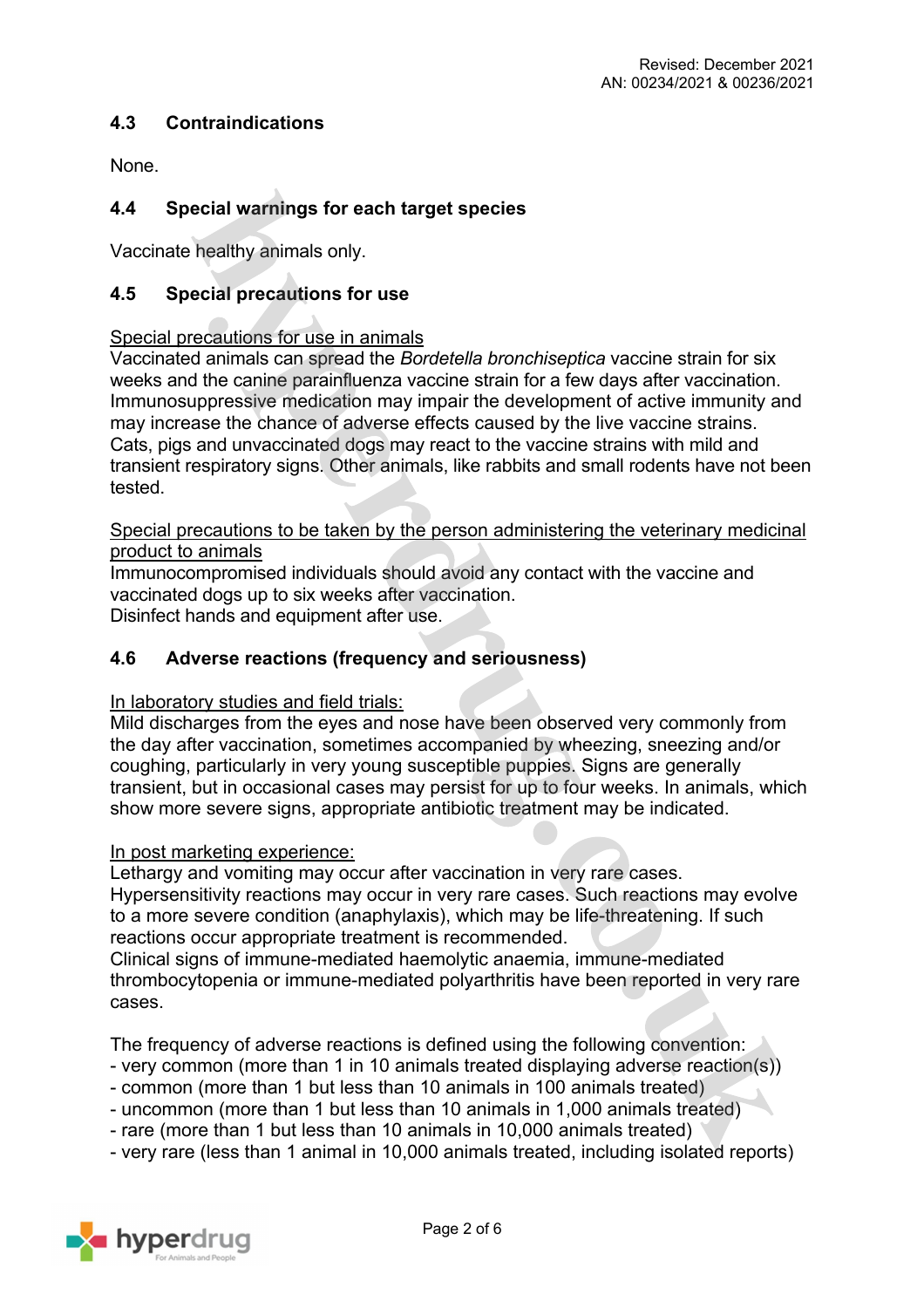## **4.7 Use during pregnancy, lactation or lay**

Can be used during pregnancy

### **4.8 Interaction with other medicinal products and other forms of interaction**

Do not administer in conjunction with other intranasal treatments or during antibiotic treatment.

Safety and efficacy data are available which demonstrate that this vaccine can be administered on the same day, but not mixed, with the live vaccines of the Nobivac series against canine distemper, canine contagious hepatitis caused by canine adenovirus type 1, canine parvovirus disease (based on strain 154) and respiratory disease caused by canine adenovirus type 2, where authorised, and inactivated vaccines of the Nobivac series against canine leptospirosis caused by all or some of the following serovars: *L. interrogans* serogroup Canicola serovar Canicola, *L. interrogans* serogroup Icterohaemorrhagiae serovar Copenhageni, *L. interrogans* serogroup Australis serovar Bratislava, and *L. kirschneri* serogroup Grippotyphosa serovar Bananal/Liangguang.

Safety data are available which demonstrate that Nobivac KC can be administered on the same day but not mixed with the bivalent puppy vaccine of the Nobivac series that contains canine parvovirus strain 630a. Efficacy of Nobivac KC after concurrent use has not been tested. Therefore, while safety of concurrent use has been demonstrated, the veterinarian should take this into account when deciding to administer the products at the same time.

In very rare cases a transient acute hypersensitivity reaction may occur when this product is used with other vaccines.

No information is available on the safety and efficacy of this vaccine when used with any other veterinary medicinal product except the products mentioned above. A decision to use this vaccine before or after any other veterinary medicinal product therefore needs to be made on a case by case basis.

In case antibiotics are administered within one week after vaccination, the vaccination should be repeated after the antibiotic treatment is finished.

### **4.9 Amounts to be administered and administration route**

Nasal use.

Allow the sterile solvent provided to reach room temperature (15  $\degree$ C – 25  $\degree$ C). Aseptically reconstitute the lyophilisate with the solvent. Shake the vial well after addition of the solvent. Withdraw the vaccine into the syringe, remove the needle and administer 0.4 ml directly from the tip of the syringe into one nostril. The reconstituted vaccine is an off-white or yellowish coloured suspension.

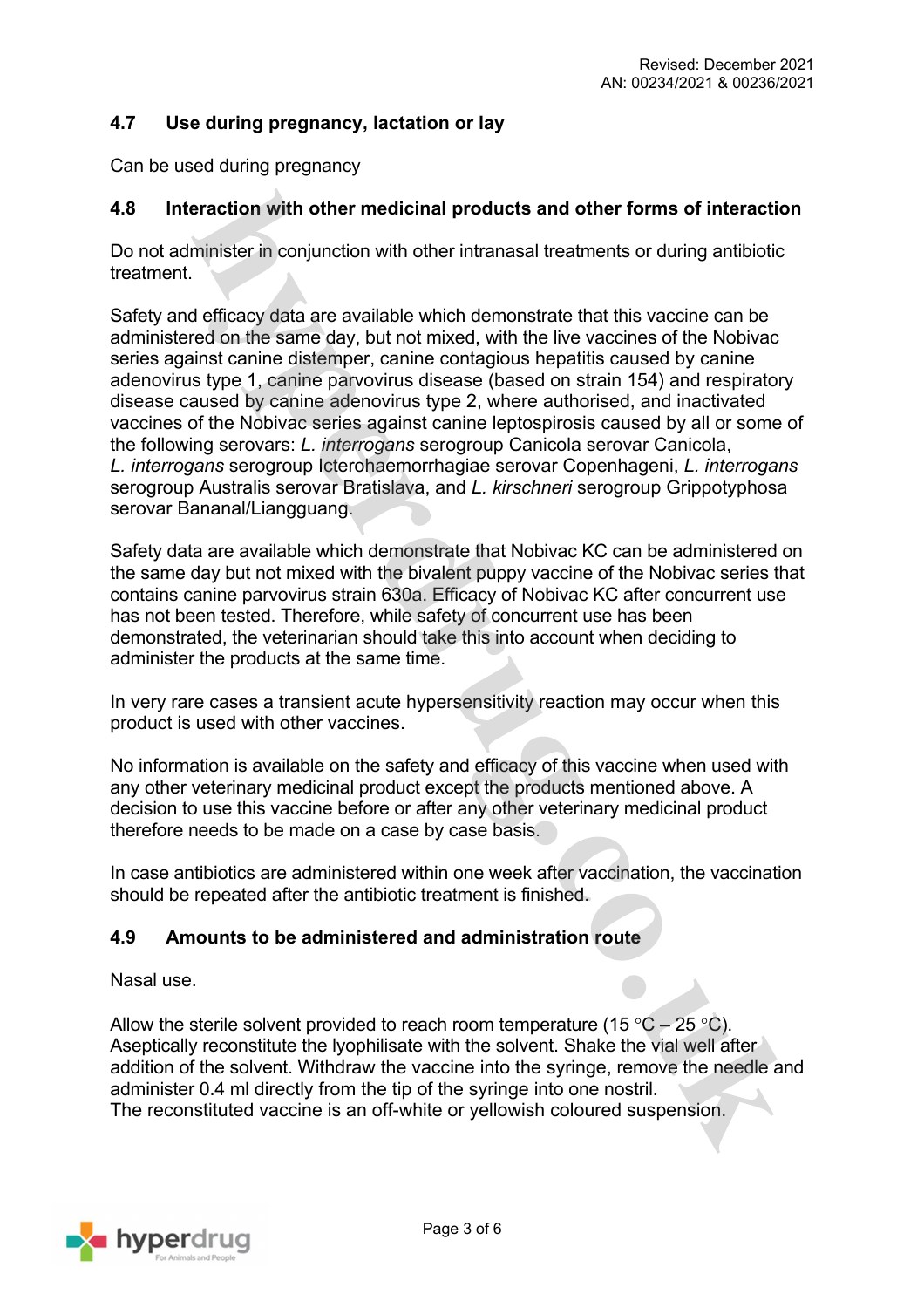Vaccination scheme:

Dogs should be at least 3 weeks of age. When Nobivac KC is concurrently administered (i.e. not mixed) with another vaccine of the Nobivac series as indicated in section 4.8, dogs should not be younger than the minimum age recommended for the other Nobivac vaccine.

Unvaccinated dogs should receive one dose at least 3 weeks prior to the period of anticipated risk, e.g. temporary kennelling, in order to get protection for both vaccine agents. In order to get protection for *Bordetella bronchiseptica* unvaccinated dogs should receive one dose at least 72 hours prior to the period of anticipated risk (see also section 4.5 'Special precautions for use').

Revaccinate annually.

### **4.10 Overdose (symptoms, emergency procedures, antidotes), if necessary**

Particularly in very young puppies, signs of upper respiratory tract disease may occur after an overdose, including ocular and nasal discharges, pharyngitis, sneezing and coughing. The signs may start the day after vaccination and have been seen for up to 4 weeks after vaccination.

## **4.11 Withdrawal period(s)**

Not applicable.

# **5. IMMUNOLOGICAL PROPERTIES**

Pharmacotherapeutic group: Immunologicals for Canidae, live bacterial and viral vaccine.

ATCvet code: QI07AF

The product contains live *Bordetella bronchiseptica* strain B-C2 and live canine parainfluenza virus strain Cornell. After intranasal vaccination, the product stimulates the development of active immunity against *Bordetella bronchiseptica* and canine parainfluenza virus.

No data on the influence of maternal antibodies on the effect of vaccination with Nobivac KC are available. From literature, it is considered that this type of intranasal vaccine is able to induce an immune response without interference with maternally derived antibodies.

Data are available to show a reduction in shedding of *Bordetella bronchiseptica* from 3 months to 1 year after vaccination.

# **6. PHARMACEUTICAL PARTICULARS**

### **6.1 List of excipients**

Lyophilisate: Hydrolysed gelatin

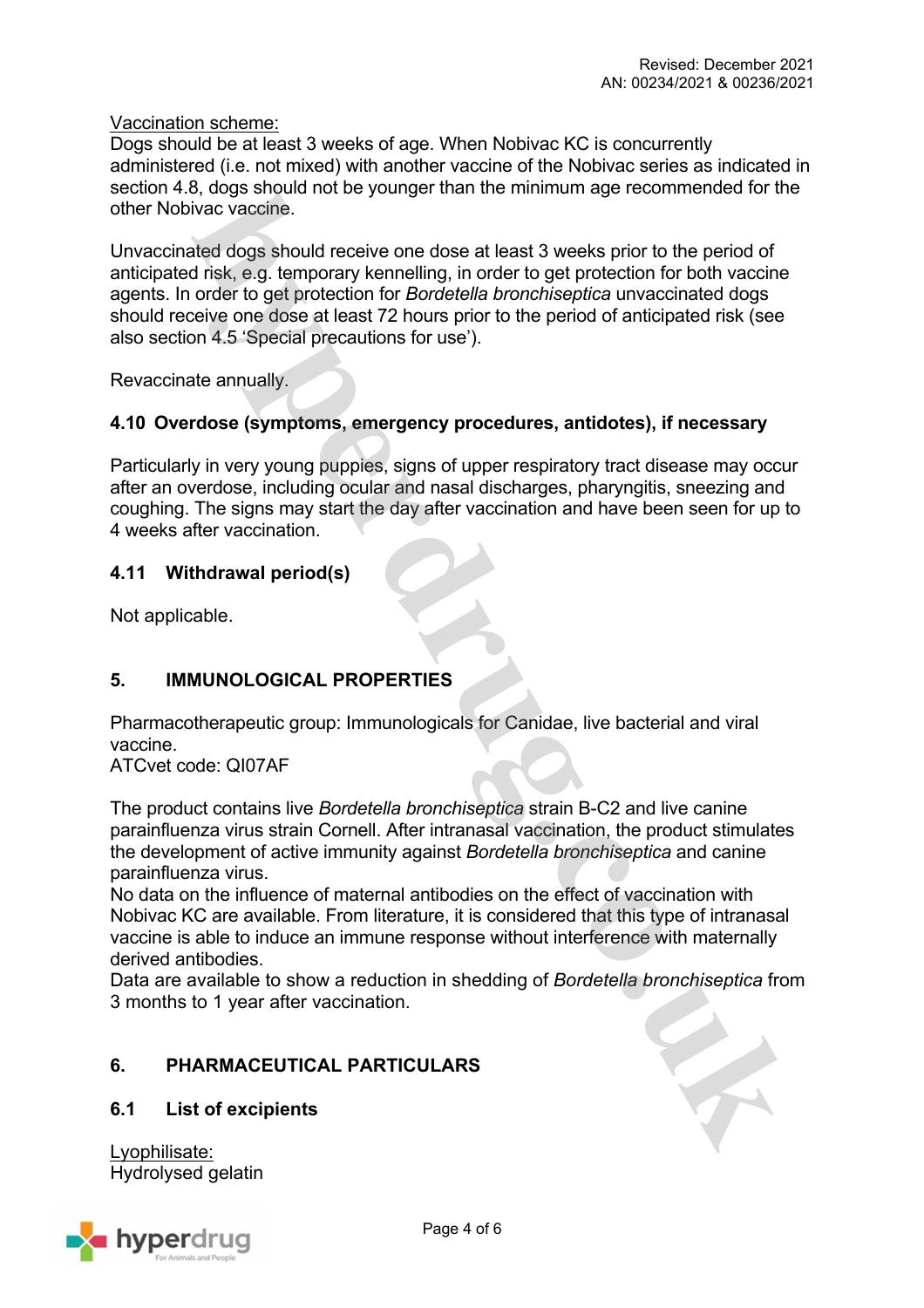Pancreatic digest of casein **Sorbitol** Sodium chloride Disodium phosphate dihydrate Potassium dihydrogen phosphate

Solvent: Water for injections

# **6.2 Major incompatibilities**

Do not mix with any other veterinary medicinal product, except the solvent recommended for use with the veterinary medicinal product.

## **6.3 Shelf life**

Shelf-life of the veterinary medicinal product as packaged for sale: 27 months. Shelf-life after reconstitution according to directions: 1 hour.

## **6.4 Special precautions for storage**

Store and transport refrigerated (2  $^{\circ}$ C – 8  $^{\circ}$ C). Do not freeze. Protect from light.

## **6.5 Nature and composition of immediate packaging**

Lyophilisate:

Type I glass vial of 3 ml closed with a halogenobutyl rubber stopper and aluminium cap.

Solvent:

The solvent supplied for reconstitution is filled in the same type of container as the lyophilisate (type I glass vial with rubber stopper and aluminium cap). The filling volume is 0.6 ml.

Pack sizes:

Cardboard or plastic boxes with

- 5 x 1 dose of vaccine and solvent

- 25 x 1 dose of vaccine and solvent

Not all pack sizes may be marketed.

## **6.6 Special precautions for the disposal of unused veterinary medicinal products or waste materials derived from the use of such products**

Any unused veterinary product or waste materials derived from such veterinary medicinal product should be disposed of in accordance with local requirements.